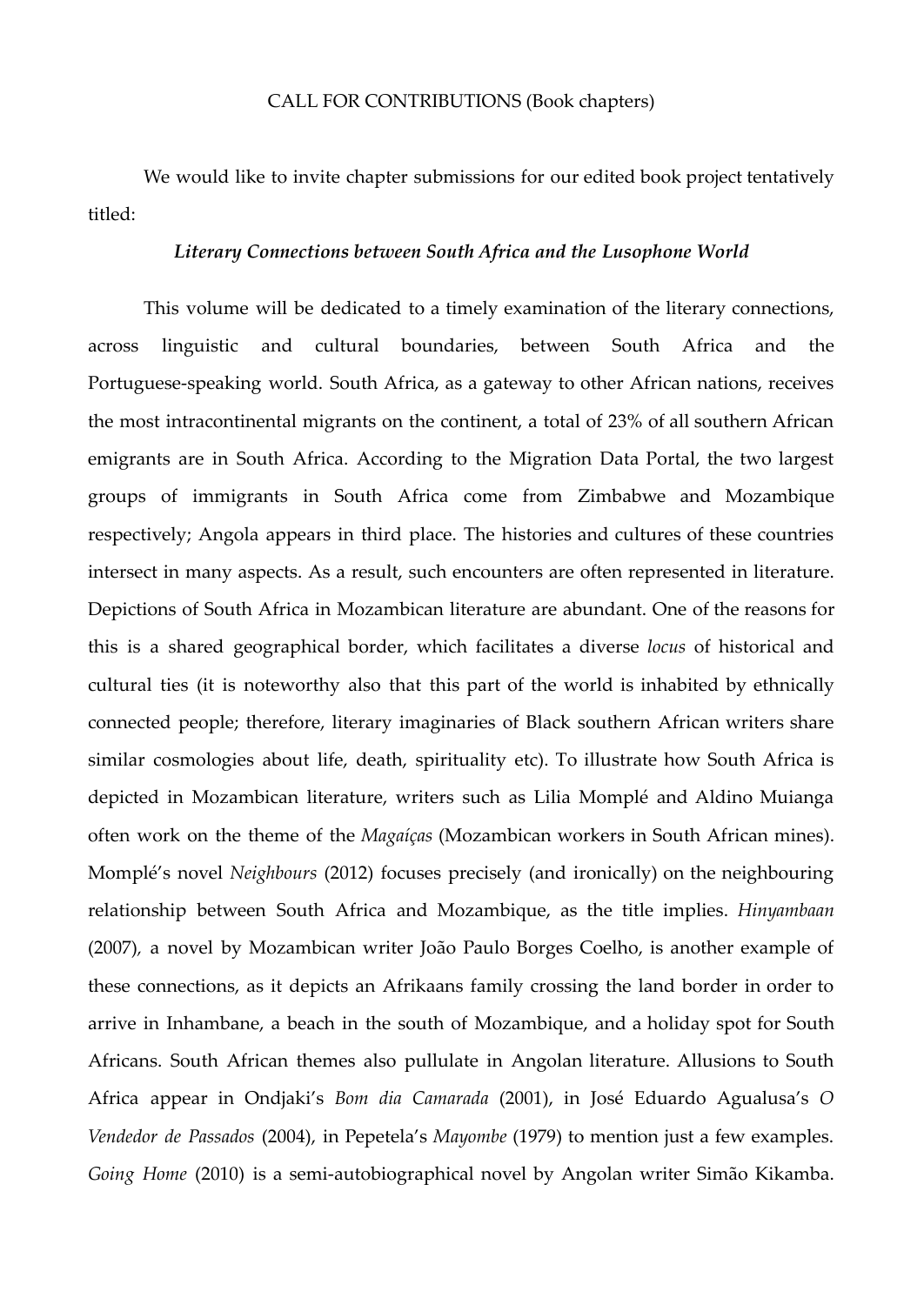The story is told in the voice of a political refugee living in South Africa. It investigates the life of one particular immigrant, Mpanda from Angola, and his experiences of trying to make the best of being an unemployed foreign national in South Africa.

By the same token, some South African literary works depict the Lusophone world. For example, in *The Institute for Taxi Poetry* (2012), a novel by Imraan Coovadia, one of the central characters Antonia Chirindiza is a Mozambican. Another central character is a poet who spends his time between Brazil and Cape Town. Rebecca Fasselt, in an article on this novel, has argued that the 'central developments in post-transitional South African literature has been a seeming shift towards an increasing transnational connectivity . . . and that Coovadia writes into being a new form of Southern connectivity.' She notes that 'his alternate history stands out in its radical rethinking of South African's relations with other parts of Africa, focusing on Lusophone South, including Lusophone Africa.' *Skyline* (2000), by Patricia Schonstein Pinnock, is a novel named after a block of flats located in Long Street, Cape Town, where immigrants, mostly escaping war in other African nations, live while they struggle to survive. The protagonist, Bernardo, is a Mozambican refugee and artist, whose presence serves as an important figure to the novel's young narrator.

With this in mind, we see in the reciprocal representations of South Africa in Lusophone literature, the possibility of reconnecting different geographical spaces and cultural links that have been neglected in order to gain broader perspectives on working with comparative literatures (see Elena Brugioni's discussion on expanding the field of comparative African literatures). By exploring this, we seek pioneering discussions on these connections with an emphasis on its significance to Global South epistemes.

Possible topics may include (but are not limited to):

- Border writing that examines the cultural-space between Mozambique and South Africa, and between South Africa and Angola.
- Border crossings that examine migration in general, but especially the case of mine workers and war refugees in South Africa from Lusophone Africa
- Reciprocal representations of South Africa in the literary scene of Cape Verde, São Tomé e Príncipe, Guiné-Bissau, Timor Leste, Brazil, and Portugal